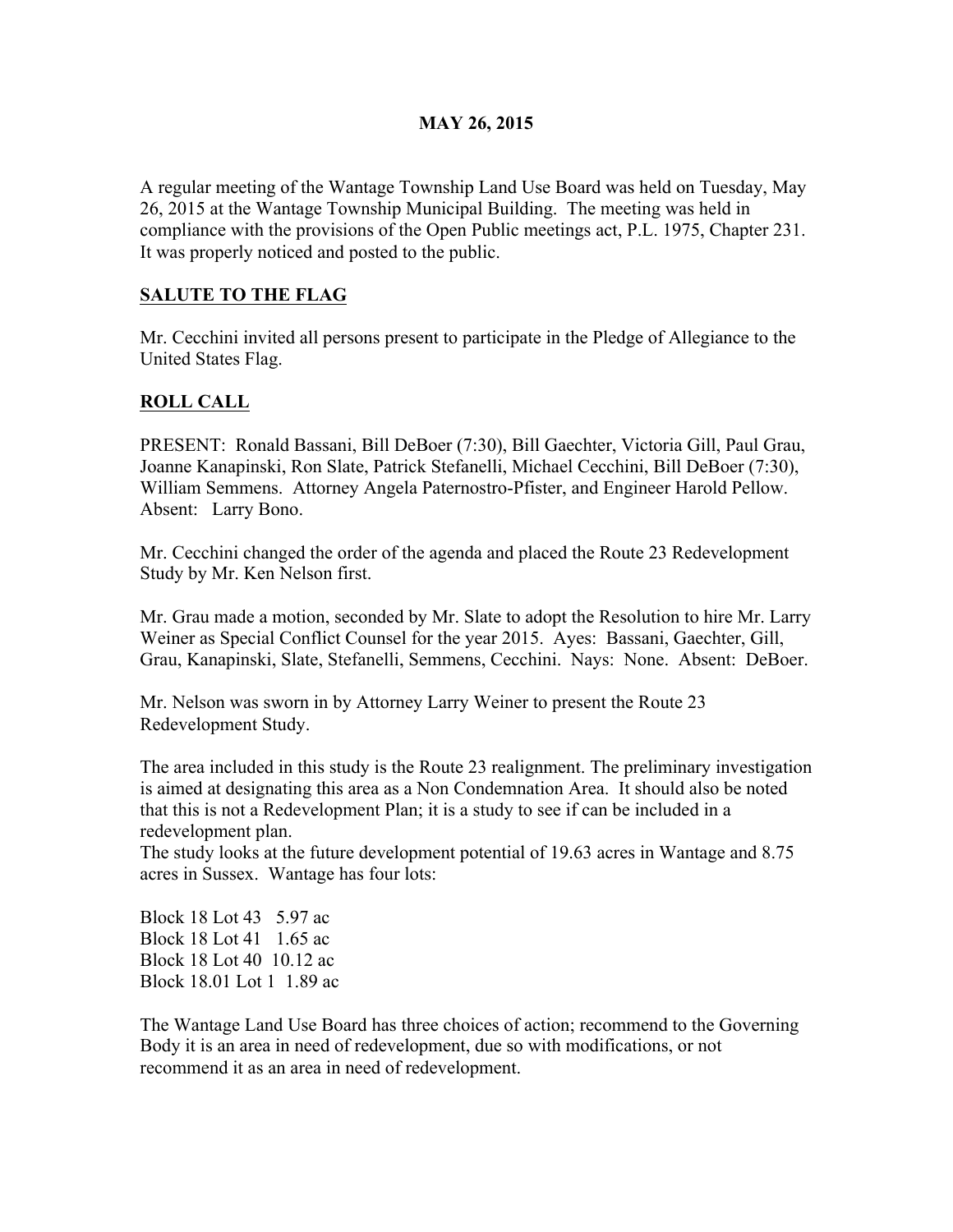Sussex Borough Planning Board prepared a Redevelopment Plan for this area and the Sussex Borough Council adopted that plan in 2014. Although the Sussex Borough property could be redeveloped by itself, it became evident; the development potential would be greater with the Wantage acreage.

To be deemed an area in need of redevelopment certain criteria must be met:

a. The generality of buildings are substandard, unsafe, unsanitary, dilapidated, or obsolescent, or possess any of such characteristics, or are so lacking in light, air, or space, as to be conducive to unwholesome living or working conditions.

b. The discontinuance of the use of buildings previously used for commercial, manufacturing, or industrial purposes; the abandonment of such buildings; or the same being allowed to fall into so great a state of disrepair as to be untenantable.

c. Land that is owned by the municipality, the county, a local housing authority, redevelopment agency or redevelopment entity, or unimproved vacant land that has remained so for a period of ten years prior to adoption of the resolution, and that by reason of its location, remoteness, lack of means of access to developed sections or portions of the municipality, or topography, or nature of the soil, is not likely to be developed through the instrumentality of private capital.

d. Areas with buildings or improvements which, by reason of dilapidation, obsolescence, overcrowding, faulty arrangement or design, lack of ventilation, light and sanitary facilities, excessive land coverage, deleterious land use or obsolete layout, or any combination of these or other factors, are detrimental to the safety, health, morals, or welfare of the community.

e. A growing lack or total lack of proper utilization of areas caused by the condition of the title, diverse ownership of the real properties therein or other similar conditions, resulting in a stagnant and unproductive condition of land potentially useful and valuable for contributing to and serving the public health, safety and welfare, which condition is presumed to be having a negative social or economic impact or otherwise being detrimental to the safety, health, morals, or welfare of the surrounding area or community in general.

f. Areas, in excess of five contiguous acres, whereon buildings or improvements have been destroyed, consumed by fire, demolished or altered by the action of storm, fire, cyclone, tornado, earthquake or other casualty in such a way that the aggregate assessed value of the area has been materially depreciated.

g. In any municipality in which an enterprise zone has been designated pursuant to the "New Jersey Urban Enterprise Zones Act," P.L. 1983, c. 303 (C. 52:27H-60 et seq.) the execution of the actions prescribed in that act for the adoption by the municipality and approval by the New Jersey Urban Enterprise Zone Authority of the zone development plan for the area of the enterprise zone shall be considered sufficient for the determination that the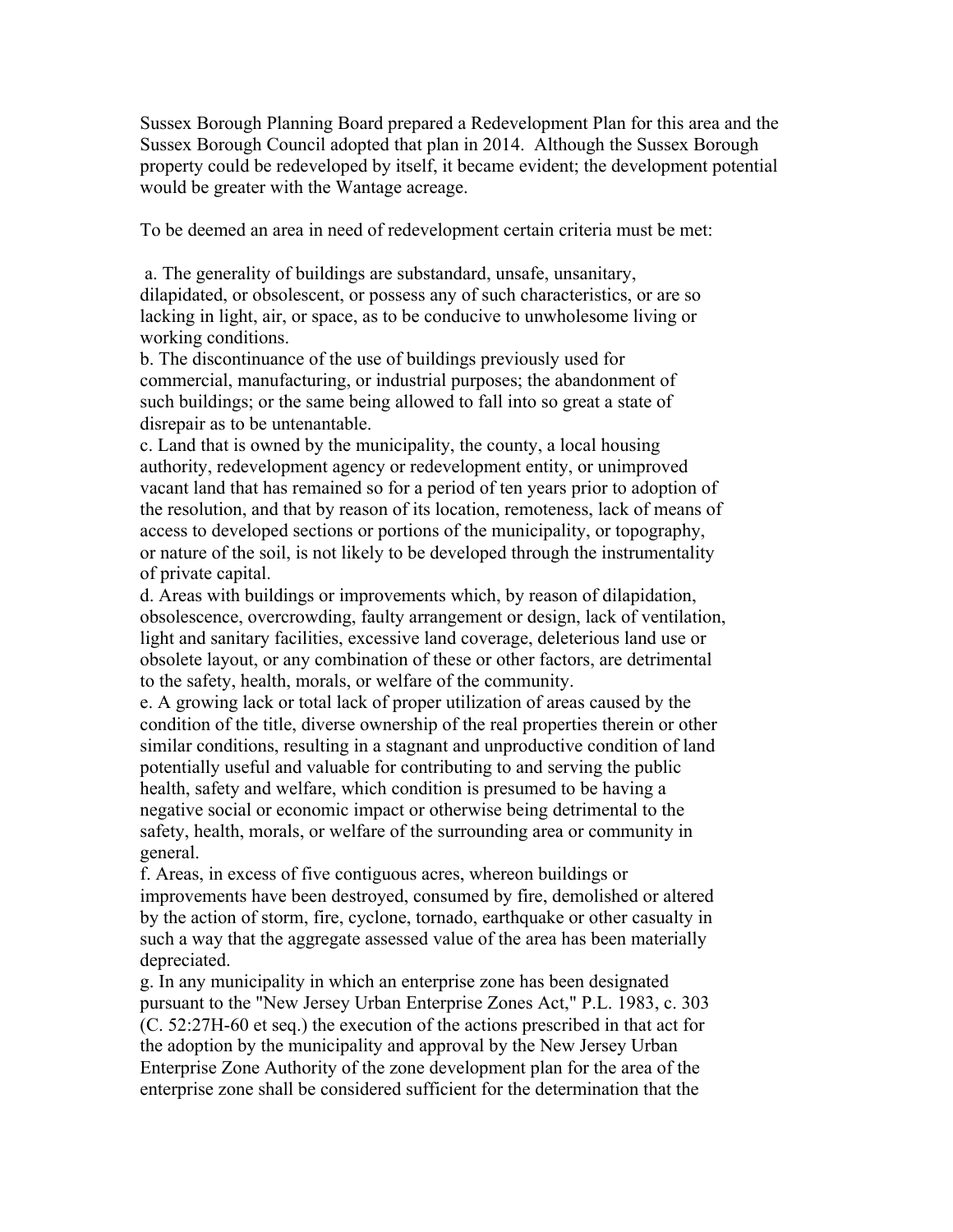area is in need of redevelopment pursuant to sections 5 and 6 of P.L. 1992, c. 79 (C. 40A:12A-5 and 40A:12A-6) for the purpose of granting tax exemptions within the enterprise zone district pursuant to the provisions of P.L. 1991, c. 431 (C. 40A:20-1 et seq.) or the adoption of a tax abatement and exemption ordinance pursuant to the provisions of P.L. 1991, c. 441 (C. 40A:21-1 et seq.). The municipality shall not utilize any other redevelopment powers within the urban enterprise zone unless the municipal governing body and planning board have also taken the actions and fulfilled the requirements prescribed in P.L. 1992, c. 79 (C. 40A:12A-1 et al.) for determining that the area is in need of redevelopment or an area in need of rehabilitation and the municipal governing body has adopted a redevelopment plan ordinance including the area of the enterprise zone.

h. The designation of the delineated area is consistent with smart growth planning principles adopted pursuant to law or regulation.

Block 18 Lot 43 meets criteria A,B,C; the building is in a state of disrepair and does not meet many of the current safety codes.

Block 18 Lot 40; land owned by the Municipality that has been underdeveloped for a number of years with no direct access road.

Block 18.01 Lot 1 meets criteria D and should be noted that there it contains a single family home, since the realignment; it is not a good use of the land.

Block 18 Lot 40 contains a viable business; if it is included in a redevelopment plan, it also fits criteria D. Since this is a Non-Condemnation Improvement, the Township will not be able to use eminent dominion privilege. The private property rights are respected and protected.

Mr. Cecchini opened the meeting to the Board for any questions or concerns. Mr. Cecchini questioned the State's level of involvement. Mr. Nelson assured the Board if it is deemed and area in need of redevelopment the State would have very little involvement. The Township would designate a redeveloper; the redeveloper would develop the plan. This can be done in phases, with Block 18 Lot 43 considered as phase one.

Since there were no further questions from the Board, Mr. Cecchini opened the meeting to the public. No one from the public wished to speak; Mr. Cecchini closed this portion to the public.

Mr. Gill made the motion to approve the study as written, to move forward and send to the Committee, Mr. Grau seconded the motion. Mr. Bassani and Mr. Gaechter recused themselves. Ayes: Gill, Grau, Kanapinski, Slate, Stefanelli, DeBoer, Semmens, Cecchini. Nays: none.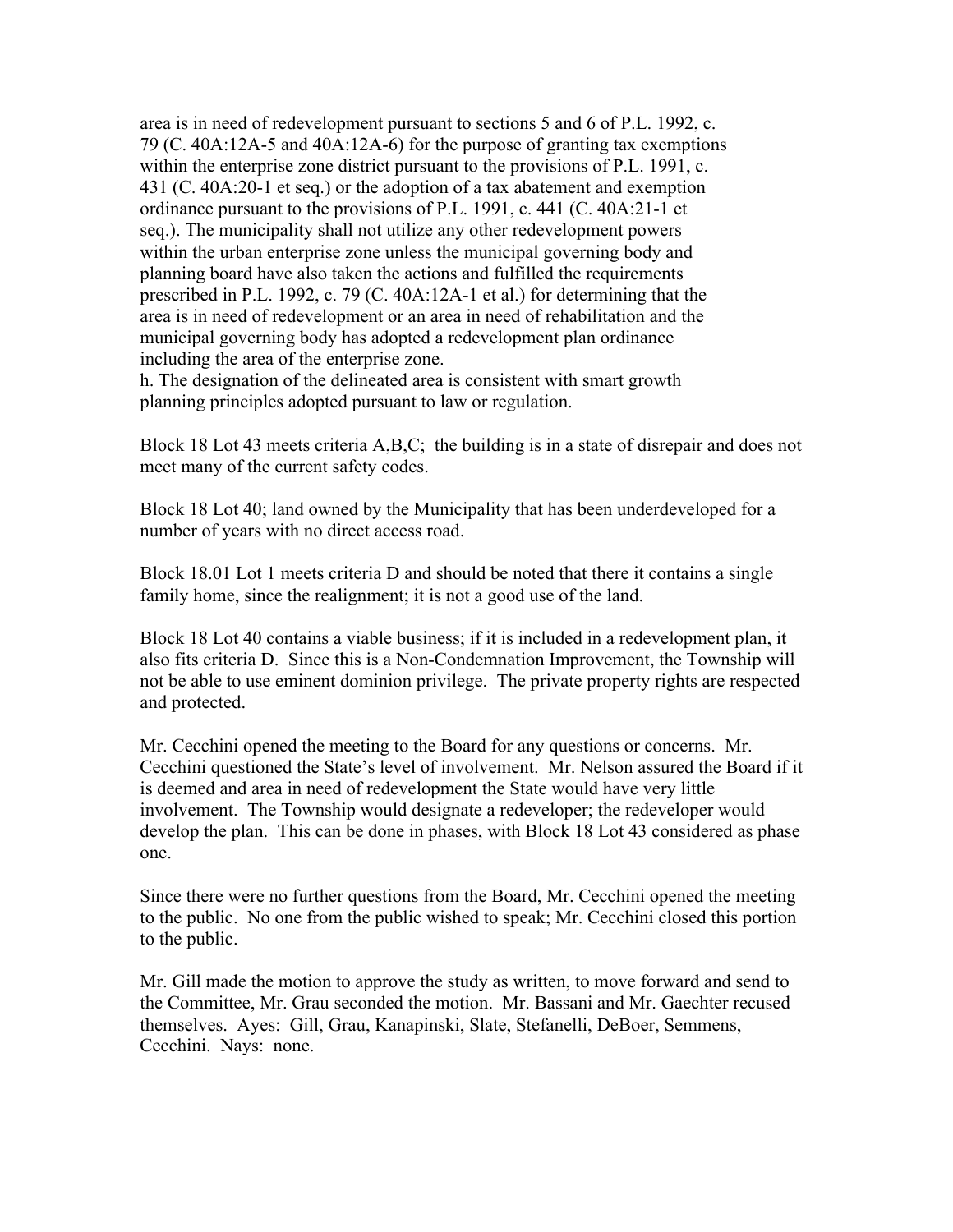Mr. Weiner stepped down as Special Conflict Counsel and Ms. Paternostro-Pfister assumed her chair on the dais.

### RESOLUTIONS:

#### L-2012-11 WANTAGE STONE LLC

Mrs. Gill made the motion, seconded by Mr. DeBoer to adopt the resolution memorializing the Board's decision of March 17, 2015 granting Site Plan approval for quarrying and soil removal for Wantage Stone, LLC at Bicsak Properties and continued variance of truck operations commencing at the site at 4:00 am and continuing to 6:00 pm. Subject to annual review. Pursuant to N.J.S.A 40:55D-10(g), subject to the following terms and conditions:

1. The Applicant shall comply with all of the specific recommendations and terms contained in the Township Engineer's original and revised reports in connection with this application and as may be required to be amended in accordance with this Resolution are adopted by reference as though the complete application and modified plans were set forth herein and the same are made a part hereof. Further, the commitments made by the applicant and their representatives in their recorded testimony and as set forth in the previous finding of fact shall be satisfied;

2. Payment of all fees, costs, escrows due or to become due. Any monies are

to be paid within twenty (20) days of said request by the Board's Secretary;

3. Certificate that all taxes are paid to date of approval;

4. All easements associated with the approval shall be submitted to the Board attorney and Township Engineer for their review and approval, and thereafter, proof shall be provided as to the recording of each of the said easements and the original documents distributed to the Grantees therein;

5. The Township of Wantage Land Use Board reserves the right to revoke and withdraw any approval granted in the event there is any deviation from or alteration of the plan hereby approved, unless prior written approval for such deviation or alteration has been obtained from the Land Use Board. Minor deviations and field changes may be authorized in writing by the Township Engineer;

6. The applicant shall comply with all requirements of the regulations of the Township of Wantage, this conditional approval, and the Developer's Agreement entered into with the Township of Wantage. Such compliance shall also be binding upon the applicant's agents, servants, successors, and assigns;

7. In the event this developer sells or otherwise transfers all or part of this development to any other developer, assignee, person, or entity, the escrow accounts and Bonds posted by the developer herein, shall not be released in whole or in part, until the successor developer, assignee, person, or entity has posted sufficient review and inspection escrows and Bonds as determined by the Township Attorney and Chief Financial Officer, and countersigns the Developer's Agreement with the Township as directed by the Township Attorney;

8. The terms and conditions of this approval shall be binding upon the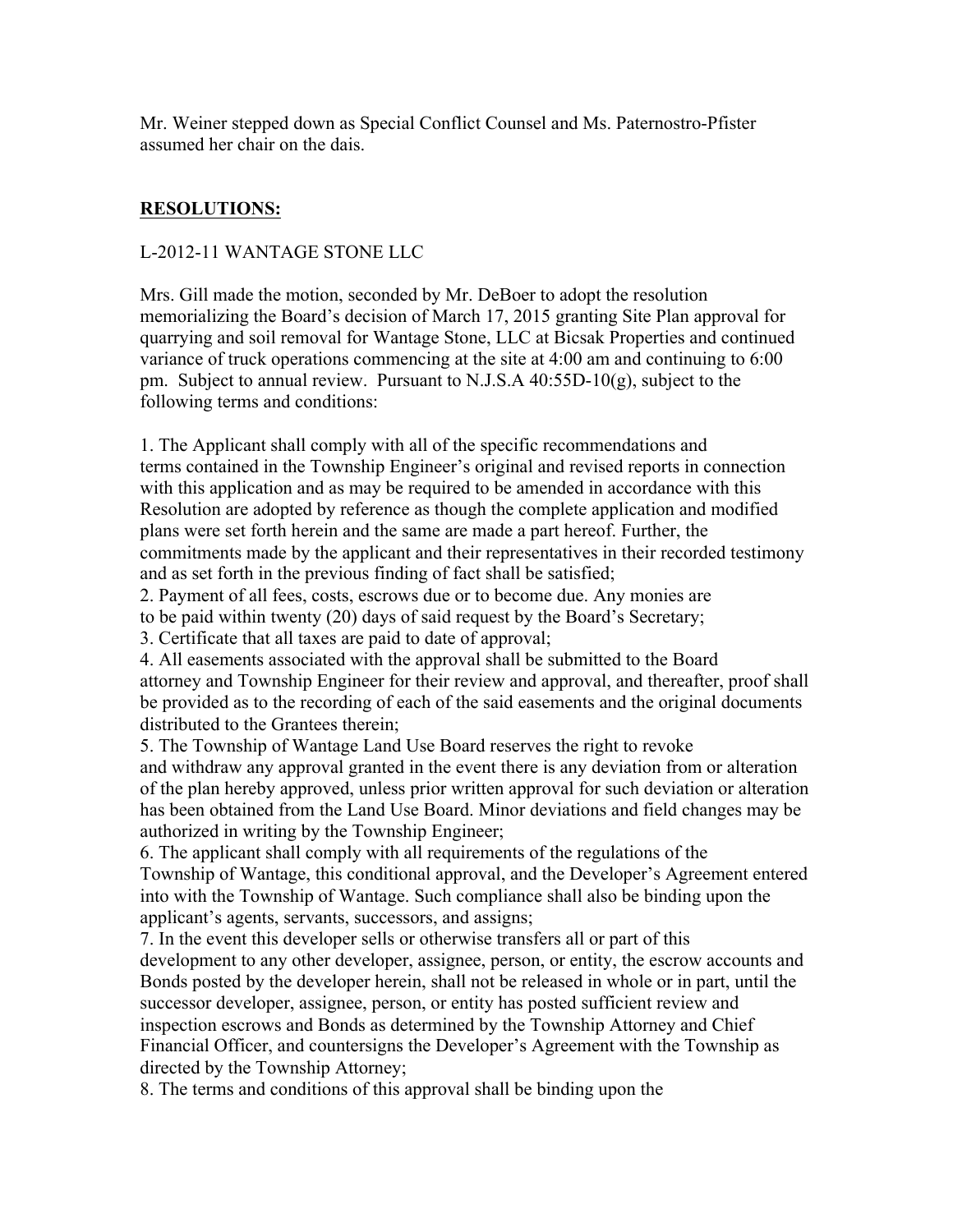applicant, the applicant's successors in interest and assigns. Further, each of the terms and conditions of this approval are material elements of the approval based upon the submission of the application and property in its entirety, and the non-compliance with any term or condition by the applicant or his successors or assigns shall be deemed a material default subjecting the application to revocation of this approval. The request to change any single condition since all conditions are integrally related shall open the entire application to the Land Use Board for re-consideration, possible re-approval and new terms and conditions in addition to those terms and conditions presenting existing in this approval;

9. The Applicant shall obtain and provide proof upon request of the

Township of liability insurance with limits no less than \$1,000,000 (one million) / \$3,000,000 (three million);

10. The Applicant shall obtain bonding as per the recommendations of the Township Attorney and shall produce proof of same readily at the Township's request; 11. The 4:00 am – 6:00 am scale loading at the site shall continue to be subject to the Township's approval on an annual basis;

12. The Applicant must comply with all representations made, either personally or through any representative acting on the Applicant's behalf during the course of the presentation of the application at the hearing, through any written correspondence presented to the Board and/or Township, and in all documents filed pertaining to the instant application;

13. The developer shall execute with the Township of Wantage, a Developer's Agreement prepared by the Township Attorney to incorporate all of the provisions of this memorializing Resolution, as well as such other terms and conditions as provided under the State Statute and Municipal Ordinances, and such Agreement shall bind any successor developers of this project to the same terms and conditions. The cost of the preparation of the Developer's Agreement shall be paid from the developer's escrow account;

14. The developer shall provide a listing of each plan/page comprising the site plan documents, with the original date and latest revision date of each of the said documents for inclusion in the Developer's Agreement;

15. All performance requirements as set forth in the findings of fact herein shall be satisfied by the applicant as a condition of this approval whether or not repeated at length in this conditions-section of this Resolution;

16. Sussex County Planning Board Approval and/or Deeds shall be filed with the assistance and approval of the Board Attorney;

17. The Applicant shall provide to the Township Engineer a list of all

equipment currently on the site, which shall be attached to the Resolution;

18. Subject to all other applicable rules, regulations, ordinances, and statutes

of the Township of Wantage, County of Sussex, State of New Jersey.

Ayes: Bassani, Gaechter, Gill, Grau, Kanapinski, Slate, Stefanelli, DeBoer, Cecchini Nays: None. Absent: Bono.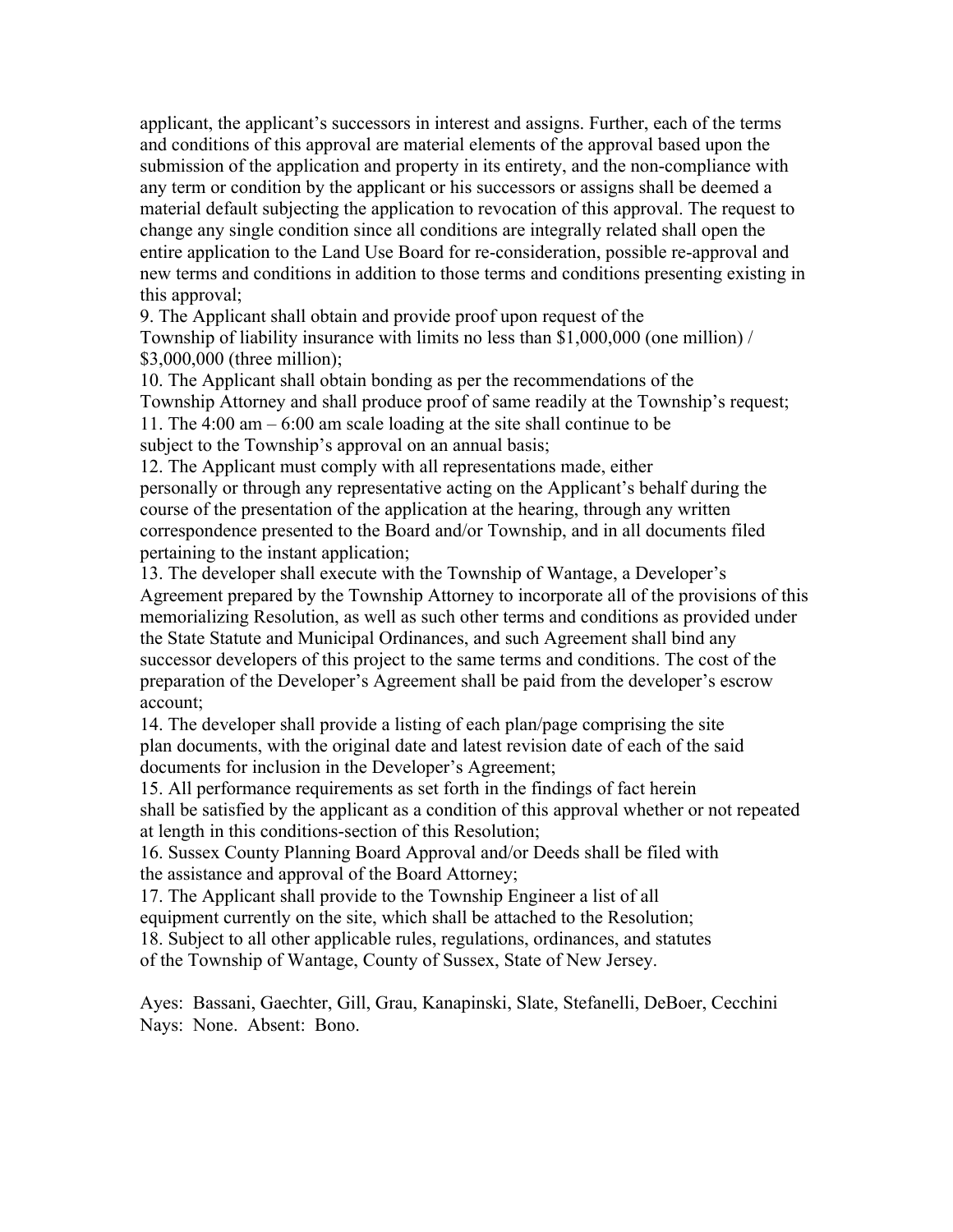#### L-2015-BICSAK BROTHERS REALTY, LLC

Mrs. Gill made a motion, seconded by Mr. Gaechter to adopt the resolution memorializing the Board's decision of March 17, 2015 granting Preliminary and Final Major Subdivision for the property located on NJ State Highway 23 and Blair Road, Block 11, Lot 5, pursuant to N.J.S.A. 40:55D-10 subject to the following terms and conditions:

1. The Applicant shall comply with all of the specific recommendations and terms contained in the Township Engineer's original and revised reports in connection with this application and as may be required to be amended in accordance with this Resolution are adopted by reference as though the complete application and modified plans were set forth herein and the same are made a part hereof. Further, the commitments made by the applicant and their representatives in their recorded testimony and as set forth in the previous finding of fact shall be satisfied;

2. Payment of all fees, costs, escrows due or to become due. Any monies are to be paid within twenty (20) days of said request by the Board's Secretary;

3. Certificate that all taxes are paid to date of approval;

4. All easements associated with the approval shall be submitted to the Board attorney and Township engineer for their review and approval, and thereafter, proof shall be provided as to the recording of each of the said easements and the original documents distributed to the Grantees therein;

5. The Township of Wantage Land Use Board reserves the right to revoke and withdraw any approval granted in the event there is any deviation from or alteration of the plan hereby approved, unless prior written approval for such deviation or alteration has been obtained from the Land Use Board. Minor deviations and field changes may be authorized in writing by the Township Engineer;

6. The applicant shall comply with all requirements of the regulations of the Township of Wantage, this conditional approval, and the Developer's Agreement entered into with the Township of Wantage. Such compliance shall also be binding upon the applicant's agents, servants, successors, and assigns;

7. In the event this developer sells or otherwise transfers all or part of this development to any other developer, assignee, person, or entity, the escrow accounts and Bonds posted by the developer herein, shall not be released in whole or in part, until the successor developer, assignee, person, or entity has posted sufficient review and inspection escrows and Bonds as determined by the Township Attorney and Chief Financial Officer, and countersigns the Developer's Agreement with the Township as directed by the Township Attorney;

8. The terms and conditions of this approval shall be binding upon the applicant, the applicant's successors in interest and assigns. Further, each of the terms and conditions of this approval are material elements of the approval based upon the submission of the application and property in its entirety, and the non-compliance with any term or condition by the applicant or his successors or assigns shall be deemed a material default subjecting the application to revocation of this approval. The request to chnge any single condition since all conditions are integrally related shall open the entire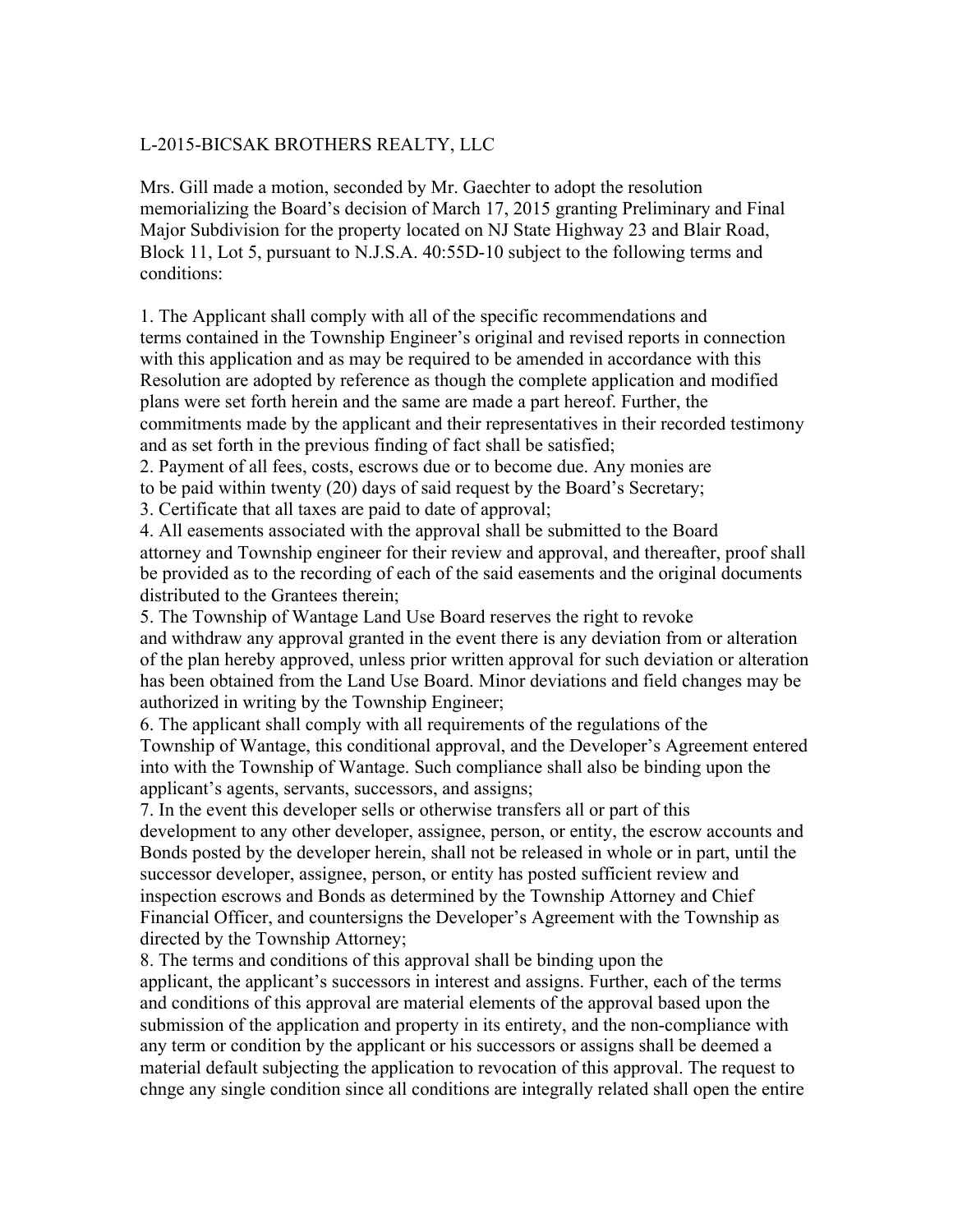application to the Land Use Board for re-consideration, possible re-approval and new terms and conditions in addition to those terms and conditions presenting existing in this approval;

9. The Applicant must comply with all representations made, either personally or through any representative acting on the Applicant's behalf during the course of the presentation of the application at the hearing, through any written correspondence presented to the Board and/or Township, and in all documents filed pertaining to the instant application;

10. The developer shall execute with the Township of Wantage, a Developer's Agreement prepared by the Township Attorney to incorporate all of the provisions of this memorializing Resolution, as well as such other terms and conditions as provided under the State Statute and Municipal Ordinances, and such Agreement shall bind any successor developers of this project to the same terms and conditions. The cost of the preparation of the Developer's Agreement shall be paid from the developer's escrow account;

11. The developer shall provide a listing of each plan/page comprising the preliminary and final major subdivision documents, with the original date and latest revision date of each of the said documents for inclusion in the Developer's Agreement; 12. All performance requirements as set forth in the findings of fact herein

shall be satisfied by the applicant as a condition of this approval whether or not repeated at length in this conditions-section of this Resolution;

13. Sussex County Planning Board Approval and/or Deeds shall be filed with the assistance and approval of the Board Attorney;

14. Subject to all other applicable rules, regulations, ordinances, and statutes of the Township of Wantage, County of Sussex, State of New Jersey.

Ayes: Bassani, Gaechter, Gill, Grau, Kanapinski, Slate, Stefanelli, DeBoer, Cecchini. Nays: None, Absent: Bono.

# L-2014-10 TOWN CENTER AT WANTAGE, INC.

Mr. Bassani made a motion, seconded by Mr. Grau to adopt the resolution memorializing the Board's decision of April 21, 2015 to Town Center at Wantage, located at 190 Highway 23, Block 4 Lot 1.05 for Preliminary and Final Major Site Plan approval Pursuant to N.J.S.A 40:55D-37 subject to the following terms and conditions:

1. The Applicant shall comply with all of the specific recommendations and terms contained in the Township Engineer's original and revised reports in connection with this application and as may be required to be amended in accordance with this Resolution are adopted by reference as though the complete application and modified plans were set forth herein

and the same are made a part hereof. Further, the commitments made by the applicant and their

representatives in their recorded testimony and as set forth in the previous finding of fact shall be

satisfied;

2. Payment of all fees, costs, escrows due or to become due. Any monies are to be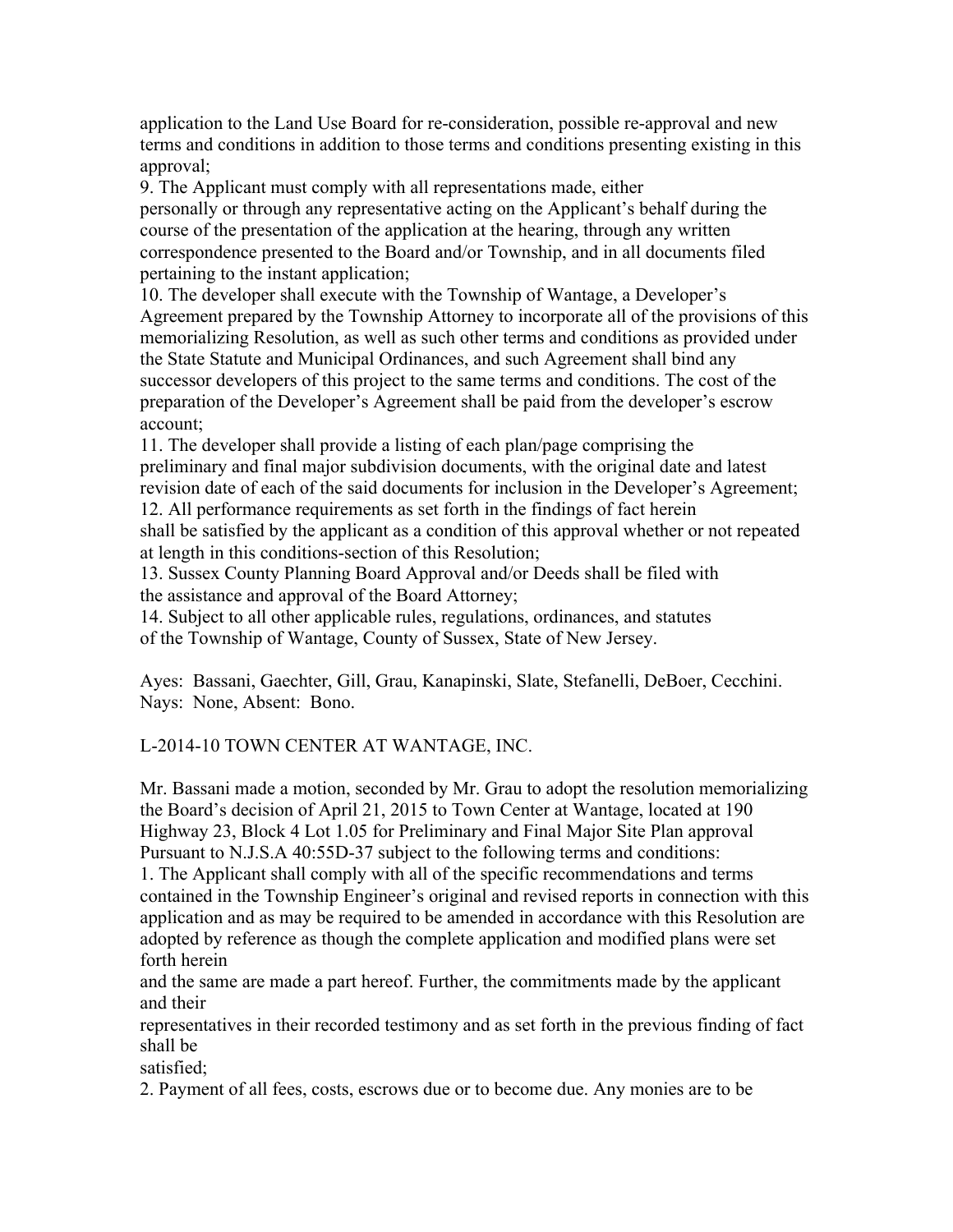paid within twenty (20) days of said request by the Board's Secretary;

3. Certificate that all taxes are paid to date of approval;

4. The Applicant must obtain final approval from the Township Engineer on all parking, building design, landscape design, signage, and lighting issues on the site;

5. The Applicant must revise the plans to reflect the fieldstone and cedar shake

additions to the exterior design of the Dunkin Donuts building and must submit same to the

Township Engineer for approval;

6. The Township of Wantage Land Use Board reserves the right to revoke and withdraw any approval granted in the event there is any deviation from or alteration of the plan

hereby approved, unless prior written approval for such deviation or alteration has been obtained

from the Land Use Board. Minor deviations and field changes may be authorized in writing by

the Township Engineer;

7. The terms and conditions of this approval shall be binding upon the applicant, the applicant's successors in interest and assigns. Further, each of the terms and conditions of this

approval are material elements of the approval based upon the submission of the application and

property in its entirety, and the non-compliance with any term or condition by the applicant or

his successors or assigns shall be deemed a material default subjecting the application to revocation of this approval. The request to change any single condition since all conditions are

integrally related shall open the entire application to the Land Use Board for reconsideration,

possible re-approval and new terms and conditions in addition to those terms and conditions

presenting existing in this approval;

8. The Applicant must comply with all representations made, either personally or through any representative acting on the Applicant's behalf during the course of the presentation

of the application at the hearing, through any written correspondence presented to the Board

and/or Township, and in all documents filed pertaining to the instant application; 9. All performance requirements as set forth in the findings of fact herein shall be

satisfied by the applicant as a condition of this approval whether or not repeated at length in this

conditions-section of this Resolution;

Ayes: Bassani, Gaechter, Grau, Kanapinski, Slate, DeBoer, Semmens, Cecchini. Nays: None. Abstain: Gill, Stefanelli, DeBoer, Semmens. Absent : Bono.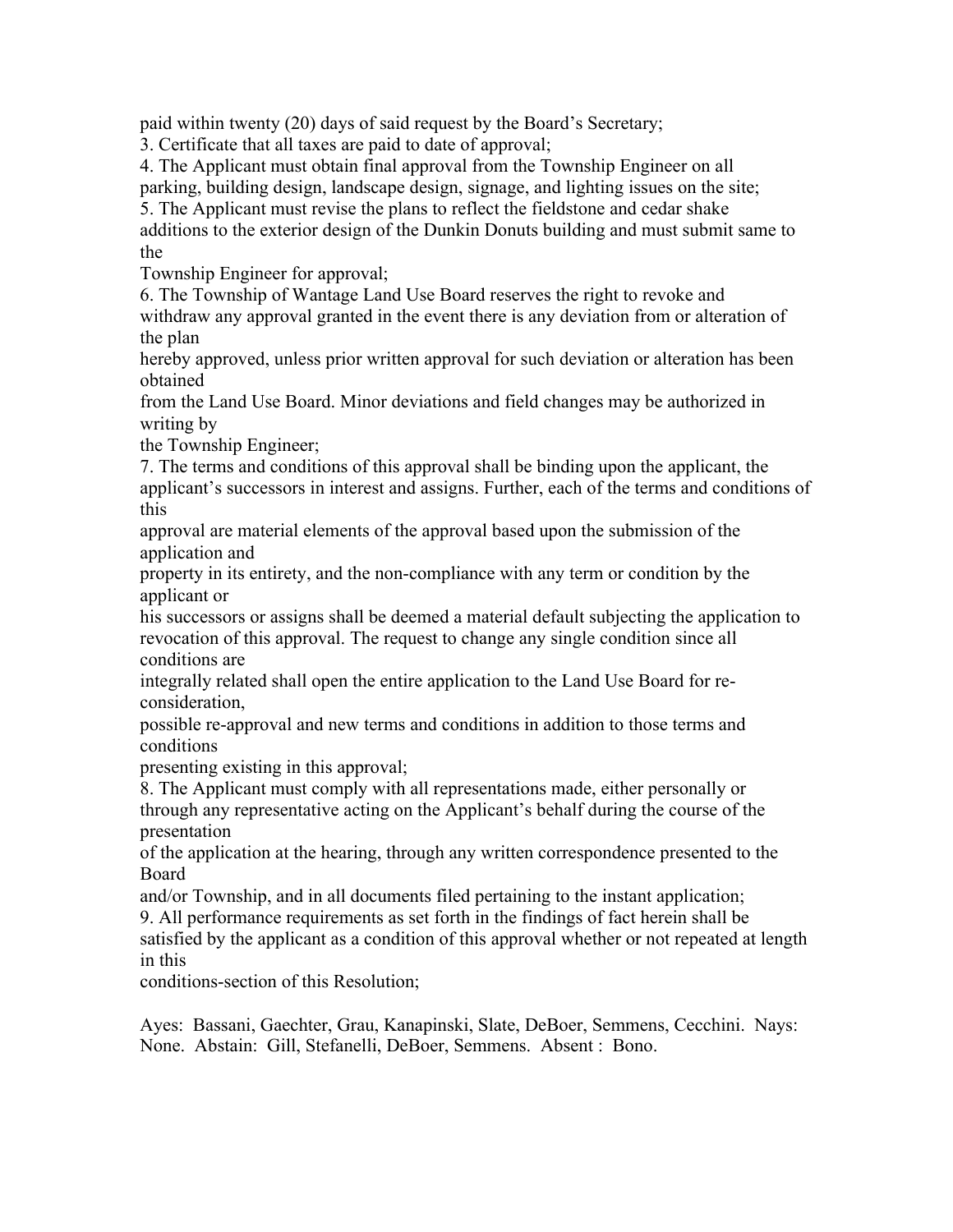## L-2014-10 TOWN CENTER AT WANTAGE, INC.

Mrs. Gill made the motion, seconded by Mr. Bassani to adopt the resolution memorializing the Board's decision of February 4, 2015 granting Preliminary and final Major Site Plan approval located at 190 State Highway 23, Block 4, Lot 1.05 pursuant to N.J.S.A 40:55D-37 together with variance relief pursuant to N.J.S.A 40:55D-70[c] subject to the following terms and conditions:

1. The Applicant shall comply with all of the specific recommendations and terms contained in the Township Engineer's original and revised reports in connection with this application and as may be required to be amended in accordance with this Resolution are adopted by reference as though the complete application and modified plans were set forth herein

and the same are made a part hereof. Further, the commitments made by the applicant and their

representatives in their recorded testimony and as set forth in the previous finding of fact shall be

satisfied;

2. Payment of all fees, costs, escrows due or to become due. Any monies are to be paid within twenty (20) days of said request by the Board's Secretary;

3. Certificate that all taxes are paid to date of approval;

4. The Applicant shall return to the Board for site plan approval on Phase Two of the plans regarding the proposed development of two additional buildings;

5. The Applicant must obtain final approval from the Township Engineer on all building design, landscape design, signage, parking and lighting issues on the site related to

Phase One, the Dunkin Donuts site;

6. The Applicant must revise the plans to reflect the additional parking allocated for the Dunkin Donuts site and must submit same to the Township Engineer for approval;

7. The Township of Wantage Land Use Board reserves the right to revoke and

withdraw any approval granted in the event there is any deviation from or alteration of the plan

hereby approved, unless prior written approval for such deviation or alteration has been obtained

from the Land Use Board. Minor deviations and field changes may be authorized in writing by

the Township Engineer;

8. The terms and conditions of this approval shall be binding upon the applicant, the applicant's successors in interest and assigns. Further, each of the terms and conditions of this

approval are material elements of the approval based upon the submission of the application and

property in its entirety, and the non-compliance with any term or condition by the applicant or

his successors or assigns shall be deemed a material default subjecting the application to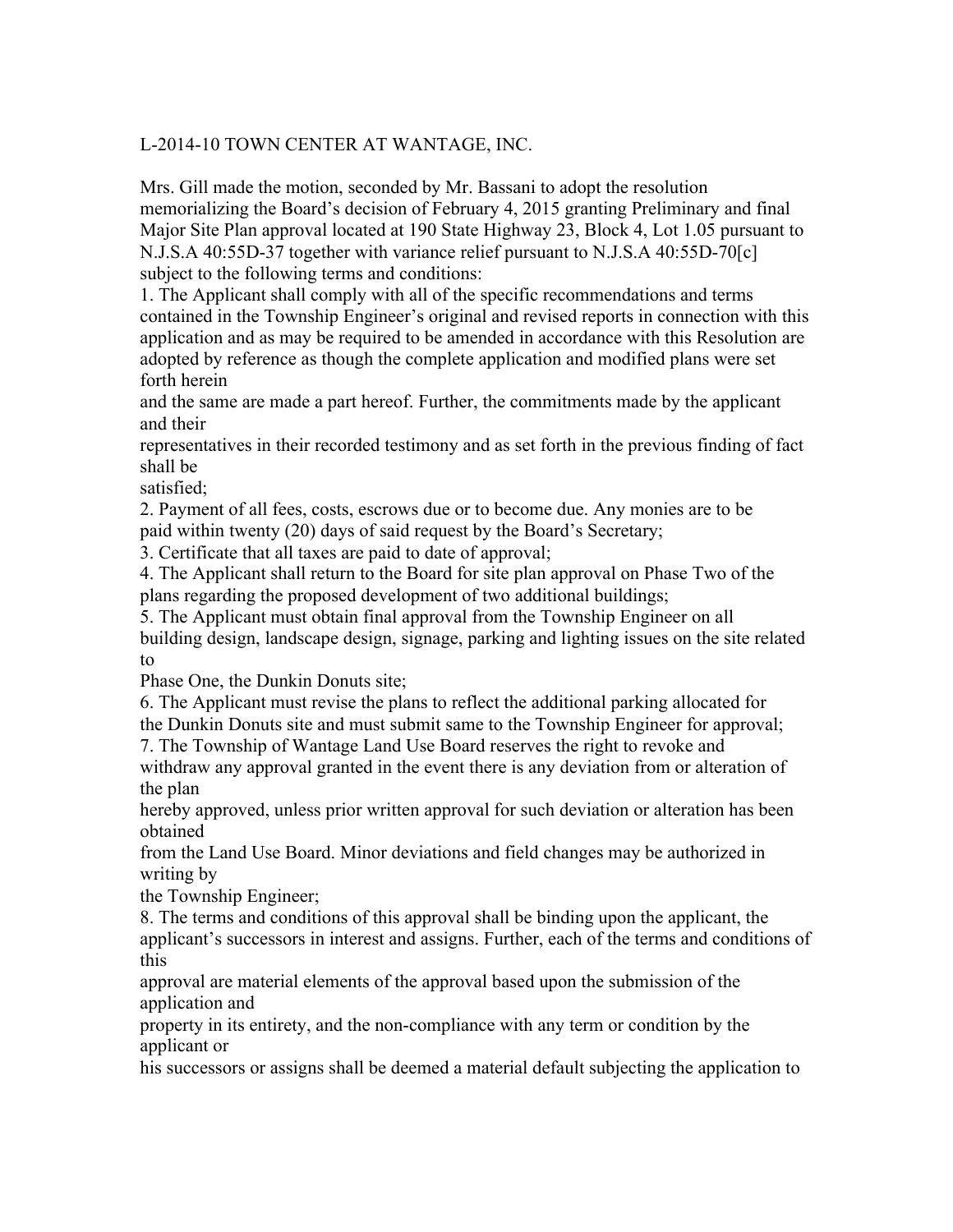revocation of this approval. The request to change any single condition since all conditions are

integrally related shall open the entire application to the Land Use Board for reconsideration,

possible re-approval and new terms and conditions in addition to those terms and conditions

presenting existing in this approval;

9. The Applicant must comply with all representations made, either personally or through any representative acting on the Applicant's behalf during the course of the presentation

of the application at the hearing, through any written correspondence presented to the Board

and/or Township, and in all documents filed pertaining to the instant application; 10. All performance requirements as set forth in the findings of fact herein shall be satisfied by the applicant as a condition of this approval whether or not repeated at length in this

conditions-section of this Resolution;

Ayes: Bassani, Gaechter, Gill, Grau, Kanapinski, Slate, Stefanelli, Cecchini. Nays: None. Abstain: DeBoer, Semmens. Absent: None.

# APPLICATIONS

L-2015-06 SungEun Han-Anderson Minor Subdivision and Variance Block 17, Lot 24.01 Located at 346 Route 565 Notice has been made for a public hearing

Mr. Morgenstern stated the property in discussion is 65.792 acres, it is an active farm. The Sussex County Agricultural Board granted preservation on 62.792 acres. There is one three-acre flag lot, for a home. There is one home on the 62.792 acres. The Agricultural Board said that a new driveway cannot be constructed on the 62.792 acres. The driveway must be a shared driveway with the farm. There are wetlands that encroach part of the flag lot.

Attorney Paternostro-Pfister swore in Professional Surveyor Eric Smart, 30 Old Clove Road, Wantage.

Mr. Smart explained the property to the Board, he discussed the adjoining properties and the distance the lot is from their septic's, well's and wetland's. The wetlands encroach the driveway so a permit will be needed. The County Agricultural Board stated the driveway will be removed from the farmland and placed on the building lot. Mr. Cecchini opened the meeting to the public for any questions or concerns, they have regarding this application. Ross Weissman of Lot 22 directly to the west of the property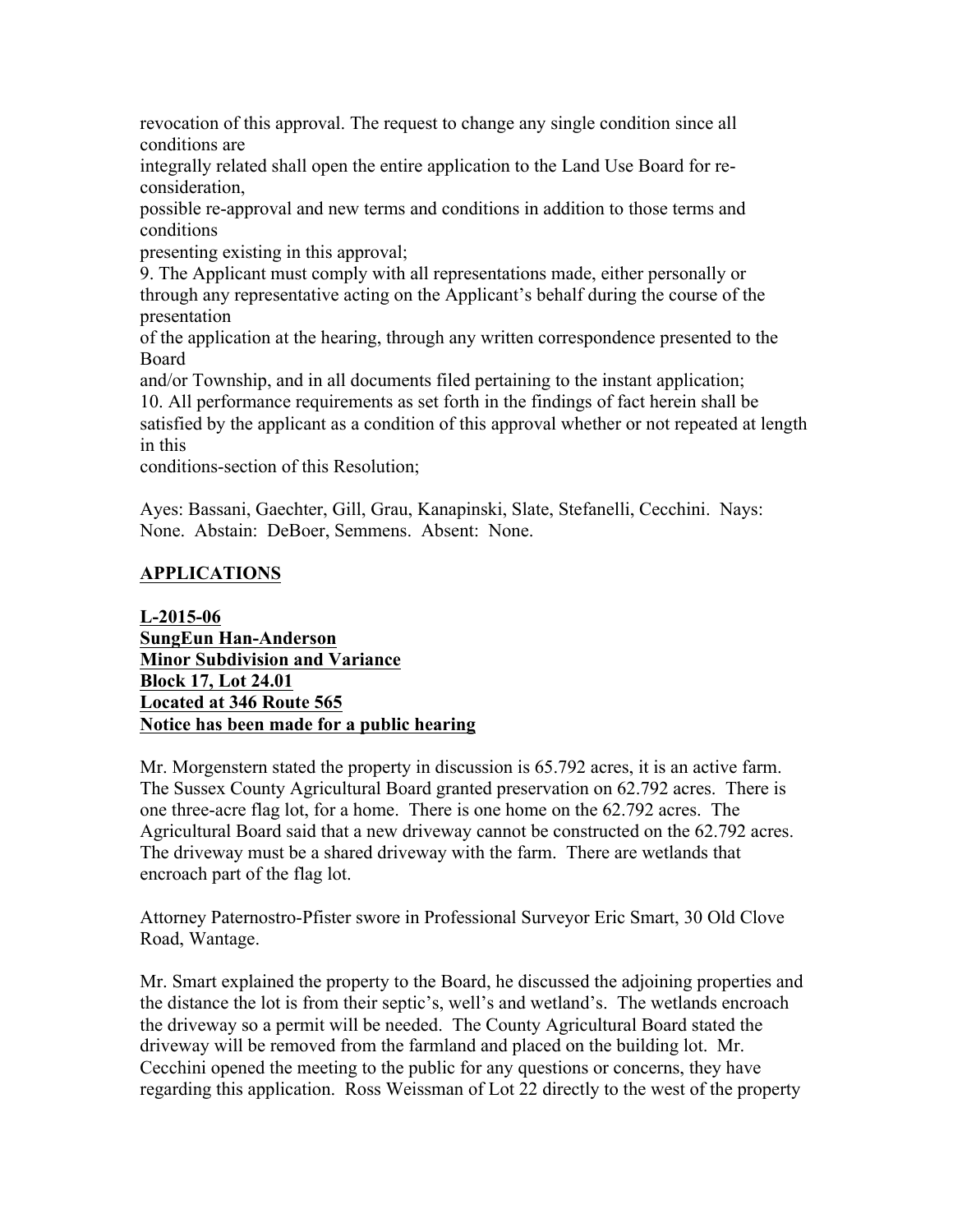expressed his displeasure regarding the shared driveway. He was not permitted to have a shared driveway. The Board agreed that generally, they do not allow shared driveways, but because the land is preserved it falls under the rules and regulations of the County Agricultural Board. The County Engineer agrees and noted in their report that 'no one shall issue permits to the lots on this land other than what is shown on the plans submitted'.

Mr. Bassani made a motion to approve the following variances:

- a. Lot Frontage: 225 feet require, and 50 feet proposed
- b. Flag lot

c. The constraints 2.5 acres required and 2.138 acres provided.

Also \$1950.00 deposited in the Wantage Township Road Trust Fund.

seconded by Mrs. Gill. Ayes: Bassani, Gaechter, Gill, Grau, Kanapinski, Slate,

Stefanelli, DeBoer, Cecchine. Nays: None. Absent: Bono.

# L-2015-08

Skylands Animal Sanctuary & Rescus, Inc. Minor Site Plan and "D" Variance Block 14, Lot 29.0 Block 12.01 Lot 11.01 Compton Road Notice has been made for a public hearing.

Mr. Bassaini and Mayor Gaechter stepped down from the dais, for the "D" variance application.

Attorney Paternostro- Pfister swore in Micheal Stura of 51 Orchard St., Pompton Lakes, NJ.

Kenneth Wentink of Old Clove Road, Wantage NJ, P.E., L.S.

Mr. Wentink explained to the Board the Applicant wishes to open a Bed and Breakfast for people who are interested in viewing the animals on the property. A "D" variance is required. They will not be adding bathrooms, and a caretaker will live on the premises.

Mr. Pellow's report stated parking would be across the street in a gravel parking area. The parking area is grass and must be upgraded and the number of spaces shown. Mr. Pellow is concerned with safety, crossing the street and exiting the dwelling, there is limited sight distance. After discussing the septic design, the layout of the home, and animal location, the Board agreed that an on-site meeting would be necessary before making a final decision on the application.

Mr. Cecchini opened the meeting to the public for any questions or concerns regarding this application. Mr. Mike Thomas of Compton Road applauded Mr. Stura for the awesome job he is doing restoring the farm. Mr. John Massari, of Bantry said the farm is once again becoming an asset to the acres. Mrs. Ann Smolowitz of Route 23 applauds what he is doing. Mike Abate said his concern is the safety issue, which the Board is